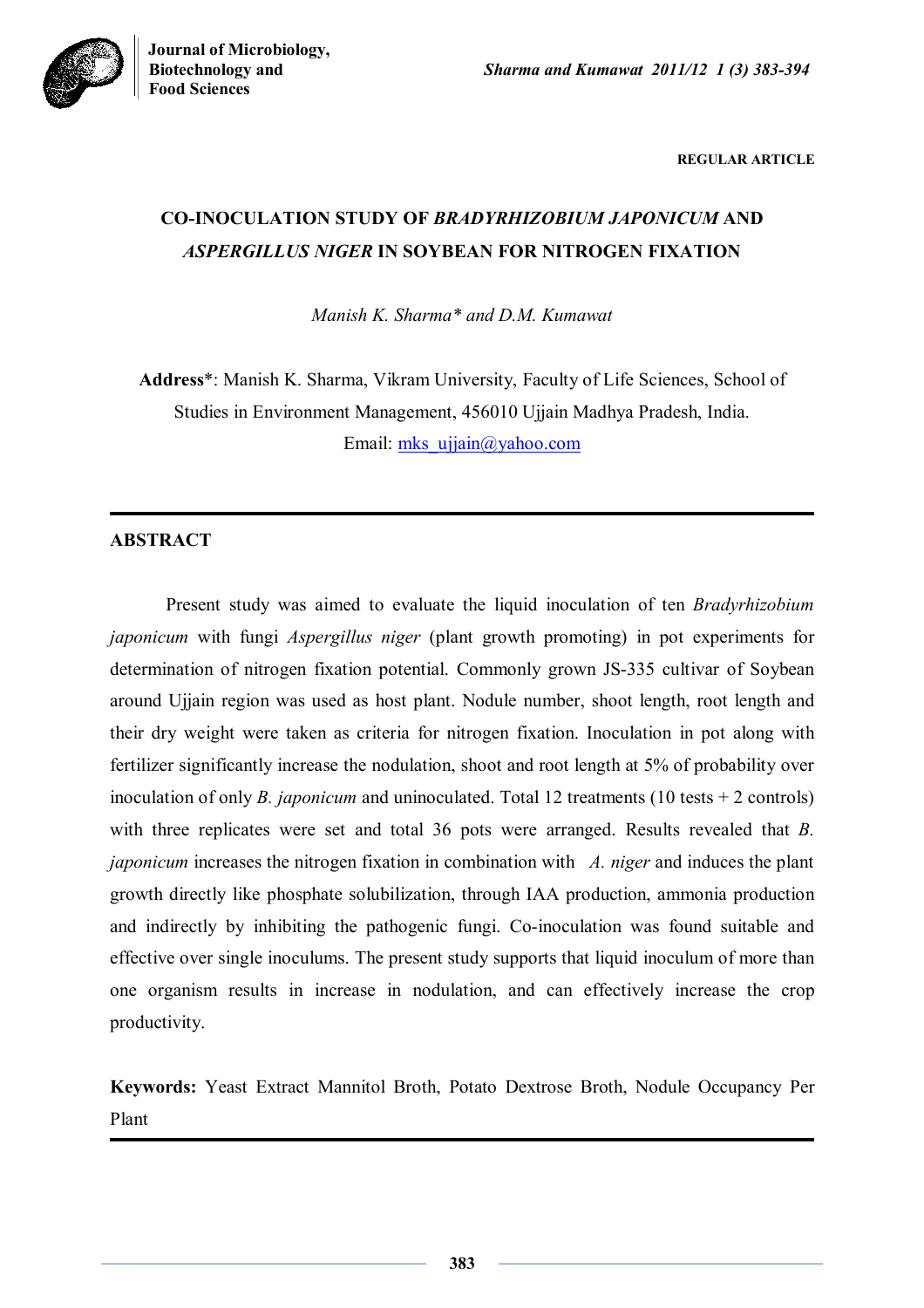#### **INTRODCUTION**

In present scenario where use of chemical fertilizers is excessive, the need of ecofriendly and cost-effective agricultural practices are the prime attention (**Dube and Maheshwari, 2006**). The economic and environmental costs of the heavy use of chemical fertilizers in agriculture are of a global concern and there is an urgent need to seek some alternatives to fertilizers. The ultimate option is to go for sustainable agriculture practices. Soybean has played a significant contribution to yellow revolution in India (**Chauhan and Joshi, 2005**), and as a food plant it forms a part of routine diet of the people (**Tiwari, 1999**). Symbiotic bacteria such as *Rhizobium*, *Bradyrhizobium*, and *Sinorhizobium* belonging to the group rhizobia (from the Latin 'root living') play an important role in the nutrition of leguminous plants by fixing atmospheric nitrogen in root nodules (**Howieson** *et al***., 2000a; Zakhia** *et al***., 2004**). Most of the strains of *Bradyrhizobium* are associated with soybean species (**Sameshima** *et al***., 2003; Giongo** *et al***., 2008**). For economically viable and environmentally prudent farming practices, successful management of nitrogen inputs through Biological Nitrogen Fixation (BNF) with the help of legumes is essential (**Bohlool** and **Schmidt, 1968; Vance** and **Graham, 1995**). In context of increasing international concern for food and environmental quality, the use of PGP (Plant Growth Promoting) microbes for reducing chemical inputs in agriculture is a potentially important issue. PGP microbes have been used in various crops for seed emergence, enhanced growth, crop yield and biological control (**Day** *et al***., 2004; Thakuria** *et al***., 2004; Herman** *et al***., 2008**). Co-inoculation studies with plant growth promoting rhizobacteria (PGPR) and *Bradyrhizobium* have shown increased plant nodulation and nitrogen fixation under normal growth conditions (**Verma** *et al***., 1986; Li** and **Alexander, 1988**).

The objective of our study was to evaluate the possible role of indigenous PGP fungal and *B.japonicum* isolates on plant growth in terms of nitrogen fixation.

#### **MATERIAL AND METHODS**

#### **Isolation and identification of Bradyrhizobia**

*B. japonicum* was isolated from the freshly nodules collected from the field and identified by different morphological and biochemical identification following **Buchanan** and **Gibbons (1984).** For nodule collection, Soybean plants were excavated carefully avoiding any injury and were brought in the laboratory. Root nodules were washed under a gentle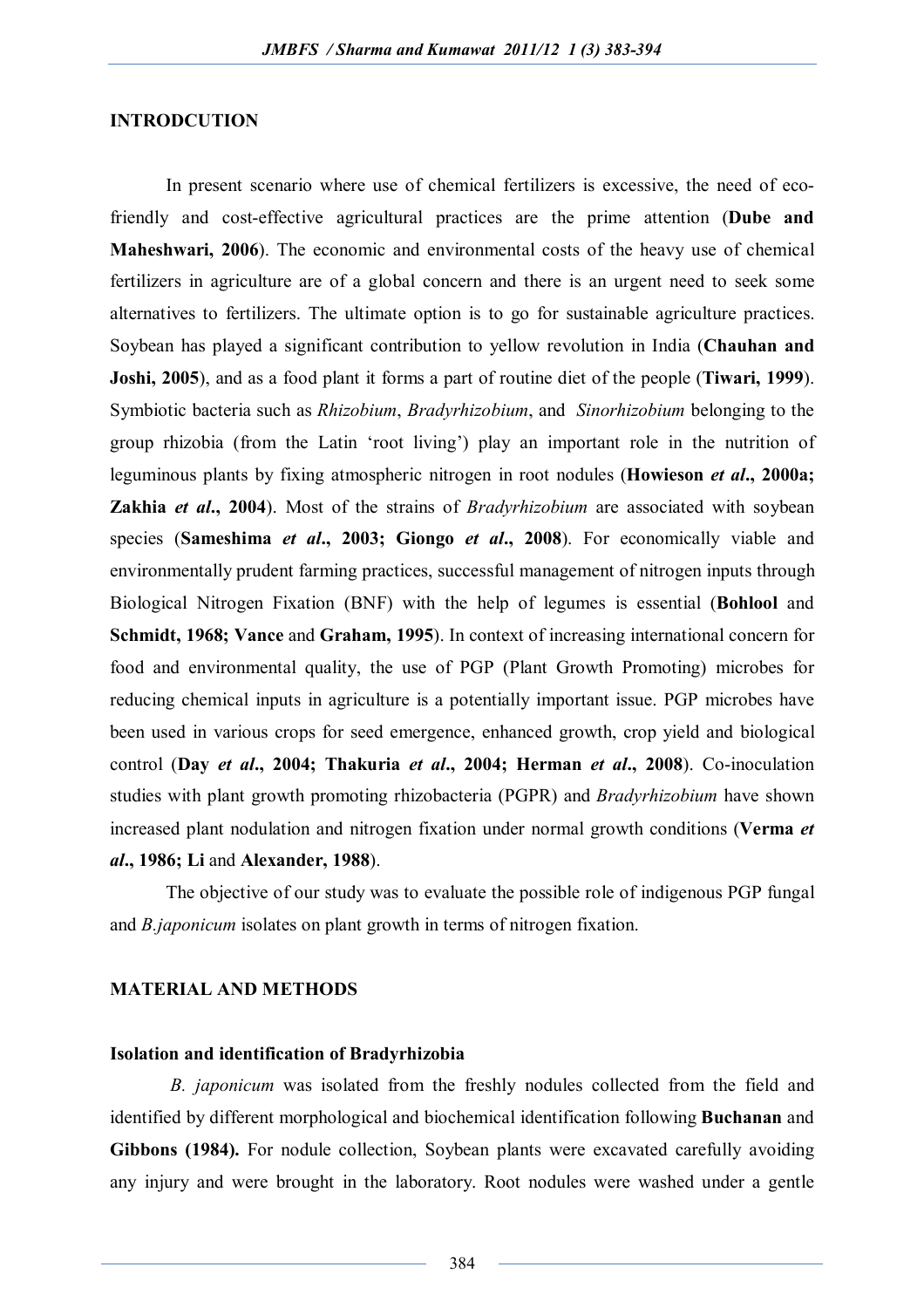stream of water. Young, healthy and pinkish root nodules were selected for the bacterial isolation. Isolation of the bacteria was performed following **Subba Rao (1984)**.

#### **Seed germination**

Seeds of JS-335 Soybean cultivar procured from the JawaharLal Nehru Agriculture Centre, Ujiain and were surface-sterilized with  $0.1\%$  HgCl<sub>2</sub>. After rinsing with water sufficiently, seeds were transferred in Petri dishes (10 cm) lined with two circles of cellulose filter papers, moistened with about 4 ml distilled water. Twenty surface sterilized seeds were placed in the sterilized Petri plates and incubated at 30°C. Apparently healthy germinated seeds were selected and transferred in the previously prepared pots. In each pot, 15 seeds were placed about 2-3 cm deep in soil.

#### **Pot arrangement**

Soil for the pots was colleted from the fields in polythene bags and sterilized in autoclave at  $15Lb/inch^2$ . Six kilograms of soil was filled in the earthen-pots already treated with 5% CuSO<sup>4</sup> solution. Various isolated and identified strains of *B. japonicum* that were isolated from root nodules of local soybean cultivar JS-335 were grown in the YEM (yeast extract mannitol) broth (HiMedia Lab., Mumbai) and *A. niger Aspn1* strain, isolated from rhizospheric soil of same soybean cultivar (JS-335) following **Johnson** *et al***. (1959)** and identified using A Manual of Soil Fungi by **Gillman (1962)**, was grown in potato dextrose broth. After proper growth of both the microbes  $(1 \times 10^8$ cells ml<sup>-1</sup> for bacteria and  $1 \times 10^4$ cells ml<sup>-1</sup> fungi, measured using Haemocytometer), a liquid inoculum (culture) was prepared and mixed with soil in the ratio of 1: 60. Sufficient amount of water and fertilizer were added. Seedlings were observed appropriately for development and watered whenever needed. After 32 days of normal growth (period for onset of flowering in JS-335 cultivar) ten plants from each pot were used for the estimation of shoot length, shoot dry weight, root length, root dry weight and numbers of root nodules per plant. For dry weight estimation, shoot and root samples were dried overnight at 72°C.

#### **Statistical analyses**

The statistical analyses were done using **Gomez** and **Gomez (1968)**, **Zar (2004),** and SPSS (Statistical Package, Version 10.0). The variables were subjected to ANOVA and were tested for significance at *P*<0.05 and *P*<0.01 level.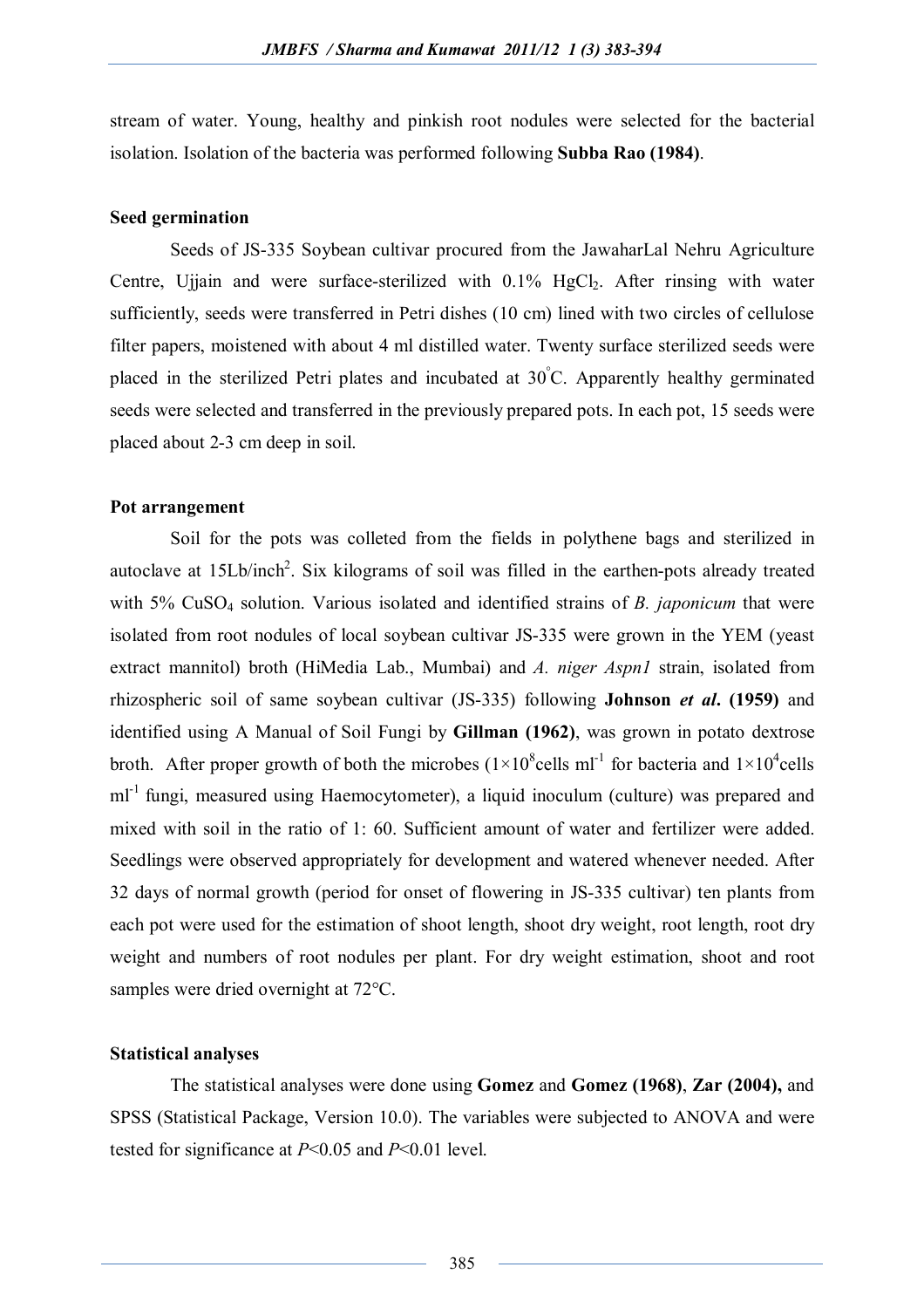#### **RESULTS AND DISCUSSION**

Nitrogen fixation is one of most important biological processes on earth (**Graham, 2008**) and *Rhizobium* inoculation of legumes is one of the success stories of world agriculture (**Herridge, 2008**). The response of inoculum with respect to nodule formation (NOPP)/ root and shoot length and their dry weight was reflected in dry matter production as well. In the present study, Table-1 and Table-2 reveal the status and effect of treatment of various indigenous bacterial (*B. japonicum*) co-inoculated with *A. niger Aspn1* on number of root nodules, shoot and root length, and their dry weight respectively*.* After 32 days of normal growth with different treatments of cultivar JS-335, plantlets were removed at the stage of flowering initiation. The shoot dry weight of plant harvested in floral initiation is the generally accepted criteria for nitrogen fixing effectiveness, but nodule number and dry weight may also be employed for more refined evaluation (**Somasegaran** and **Hoben, 1985**).

**Table 1** Effect of co-inoculation of *B. japonicum* and *A. niger Aspn1* on number of root nodules, length of shoot and root in JS-335 soybean cultivar after 32 days of sowing in Black

| <b>B.</b> japonicum<br>Isolates + $\boldsymbol{A}$ . niger<br>Aspn1 | No. of root<br>nodules | Shoot length (cm) | Root length<br>(cm) |
|---------------------------------------------------------------------|------------------------|-------------------|---------------------|
| B1                                                                  | $23.50 \pm 2.3$        | $14.32 \pm 2.5$   | $11.32 \pm 1.60$    |
| B <sub>2</sub>                                                      | $24.60 \pm 1.6$        | $14.25 \pm 1.50$  | $11.56 \pm 2.30$    |
| B <sub>3</sub>                                                      | $26.50 \pm 3.3$        | $14.6 \pm 2.30$   | $11.23 \pm 2.10$    |
| <b>B4</b>                                                           | $26.15 \pm 2.4$        | $13.95 \pm 2.8$   | $10.2 \pm 1.30$     |
| B <sub>5</sub>                                                      | $25.00 \pm 2.8$        | $13.24 \pm 1.8$   | $10.2 \pm 0.9$      |
| <b>B6</b>                                                           | $22.00 \pm 1.5$        | $14.02 \pm 2.0$   | $11.04 \pm 2.20$    |
| B7                                                                  | $24.50 \pm 3.6$        | $13.56 \pm 1.8$   | $10.28 \pm 1.6$     |
| <b>B8</b>                                                           | $26.14 \pm 2.9$        | $13.25 \pm 3.2$   | $10.36 \pm 1.0$     |
| <b>B9</b>                                                           | $22.50 \pm 2.7$        | $13.45 \pm 2.7$   | $11.02 \pm 2.80$    |
| <b>B10</b>                                                          | $25.25 \pm 3.2$        | $13.64\pm4.1$     | $11.3 \pm 2.60$     |
| Control 1                                                           | $06.75 \pm 2.3$        | $4.52 \pm 1.5$    | $3.24 \pm 0.80$     |
| (Uninoculated)                                                      |                        |                   |                     |
| Control 2                                                           |                        |                   |                     |
| Inoculated with $B$ .                                               | $15.60 \pm 3.4$        | $10.31 \pm 3.2$   | $8.86 \pm 3.0$      |
| <i>japonicum</i> only                                               |                        |                   |                     |

Cotton soil.

B1, B2, B3…..B10, different isolates of *B. japonicum* co-inoculated with *A. niger Aspn1*

Control-1 (Seedlings with no bacterial and fungal inoculum, grown only with distilled water)

Control-2 (Seedlings inoculated with only *B. japonicum* inoculum)  $\pm$  Standard Deviation.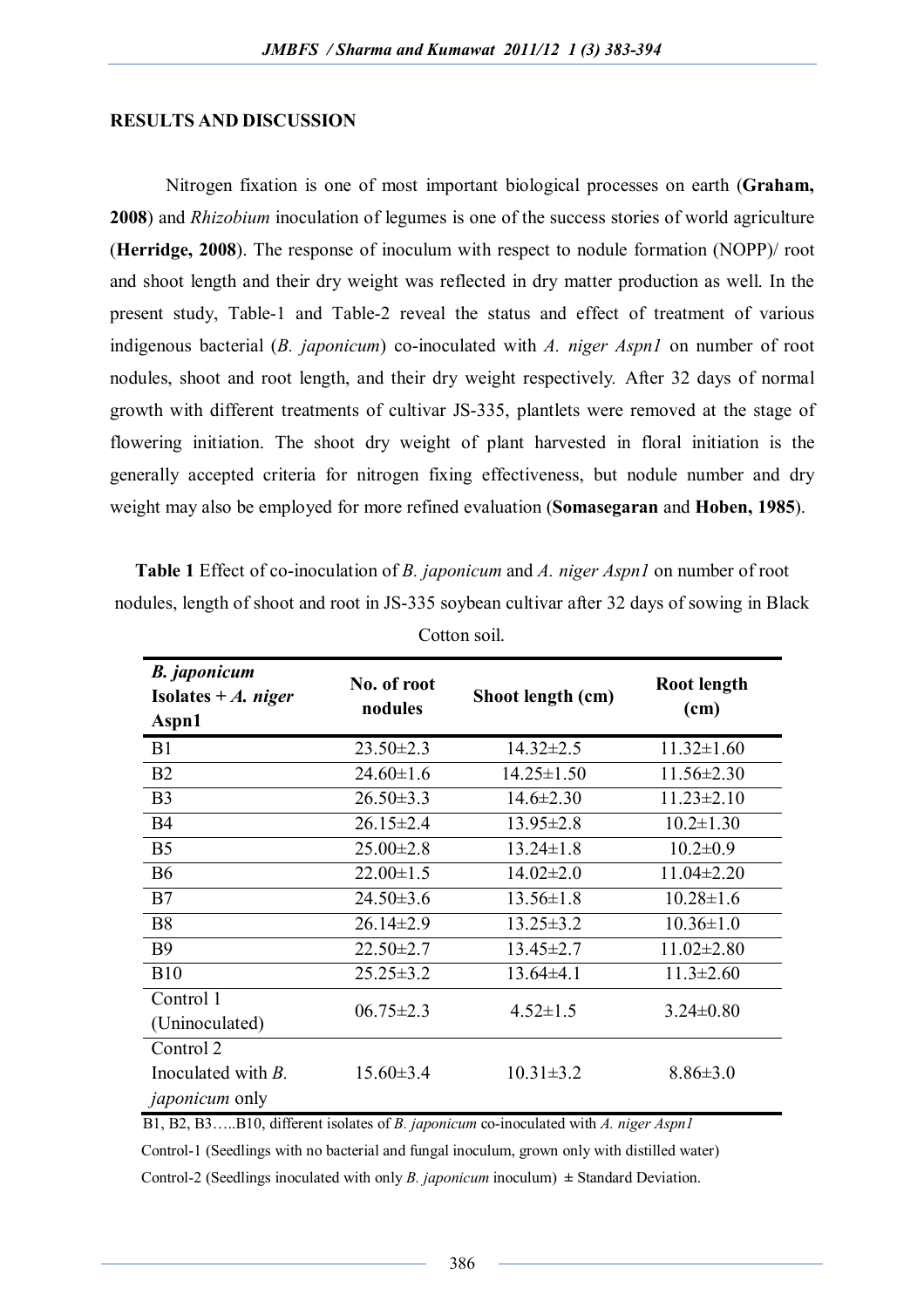| <b>B.</b> japonicum      | <b>Root nodules</b> | Shoot dry weight | Root dry weight  |
|--------------------------|---------------------|------------------|------------------|
| Isolates $+A$ . niger    |                     |                  |                  |
| Aspn1                    | dry weight (g)      | (g)              | (g)              |
| B1                       | $1.38 \pm 0.25$     | $0.92 \pm 0.18$  | $0.72 \pm 0.12$  |
| B2                       | $1.41 \pm 0.21$     | $0.98 \pm 0.16$  | $0.75 \pm 0.14$  |
| B <sub>3</sub>           | $1.63 \pm 0.14$     | $0.99 \pm 0.09$  | $0.72 \pm 0.16$  |
| <b>B4</b>                | $1.46 \pm 0.23$     | $0.89 \pm 0.10$  | $0.69 \pm 0.12$  |
| B <sub>5</sub>           | $1.4 \pm 0.11$      | $0.87 \pm 0.23$  | $0.68 \pm 0.18$  |
| <b>B6</b>                | $1.29 \pm 0.09$     | $0.91 \pm 0.17$  | $0.71 \pm 0.06$  |
| B7                       | $1.41 \pm 0.19$     | $0.89 \pm 0.13$  | $0.68 \pm 0.10$  |
| <b>B8</b>                | $1.48 \pm 0.15$     | $0.87 \pm 0.05$  | $0.69 \pm 0.08$  |
| <b>B9</b>                | $1.30 \pm 0.10$     | $0.88 \pm 0.08$  | $0.69 \pm 0.06$  |
| <b>B10</b>               | $1.52 \pm 0.26$     | $0.88 \pm 0.2$   | $0.69 \pm 0.10$  |
| Control 1                | $0.54 \pm 0.08$     | $0.05 \pm 0.02$  | $0.02 \pm 0.009$ |
| (Uninoculated)           |                     |                  |                  |
| Control 2                |                     |                  |                  |
| Inoculated with          | $0.86 \pm 0.15$     | $0.71 \pm 0.073$ | $0.57 \pm 0.08$  |
| <i>B. japonicum</i> only |                     |                  |                  |

**Table 2** Effect of co-inoculation of *B. japonicum* and *A. niger Aspn1* on root nodules, dry weight of shoot and root in JS-335 soybean cultivar after 32 days of sowing in Black Cotton

soil

 B1, B2, B3…..B10, different isolates of *B. japonicum* co-inoculated with *A. niger* Aspn1 Control-1 (Seedlings with no bacterial and fungal inoculum, grown only with distilled water) Control-2 (Seedlings inoculated with only *B. japonicum* inoculum)  $\pm$  Standard Deviation.

#### **Root nodules and dry weight**

As evident from the Table-1, combination of *A. niger Aspn1* and the bacterial isolates increased number of root nodules when compared with control treatments. There is a strong positive relationship between number and dry weight of nodules and yield and per plant in soybean (**Roy** and **Mishra, 1975; Tiwari** and **Agrawal, 1977**). **Tarafdar** and **Rao** (**2001**), also reported positive interaction between *Rhizobium* and fungi inoculation on nodulation. In our study, there was a significant difference among isolates over controls was observed. However, the response of co-inoculation treatment varied with different bacterial strains. Based on the nodulation, we have grouped the isolates as excellent for more than 25 nodules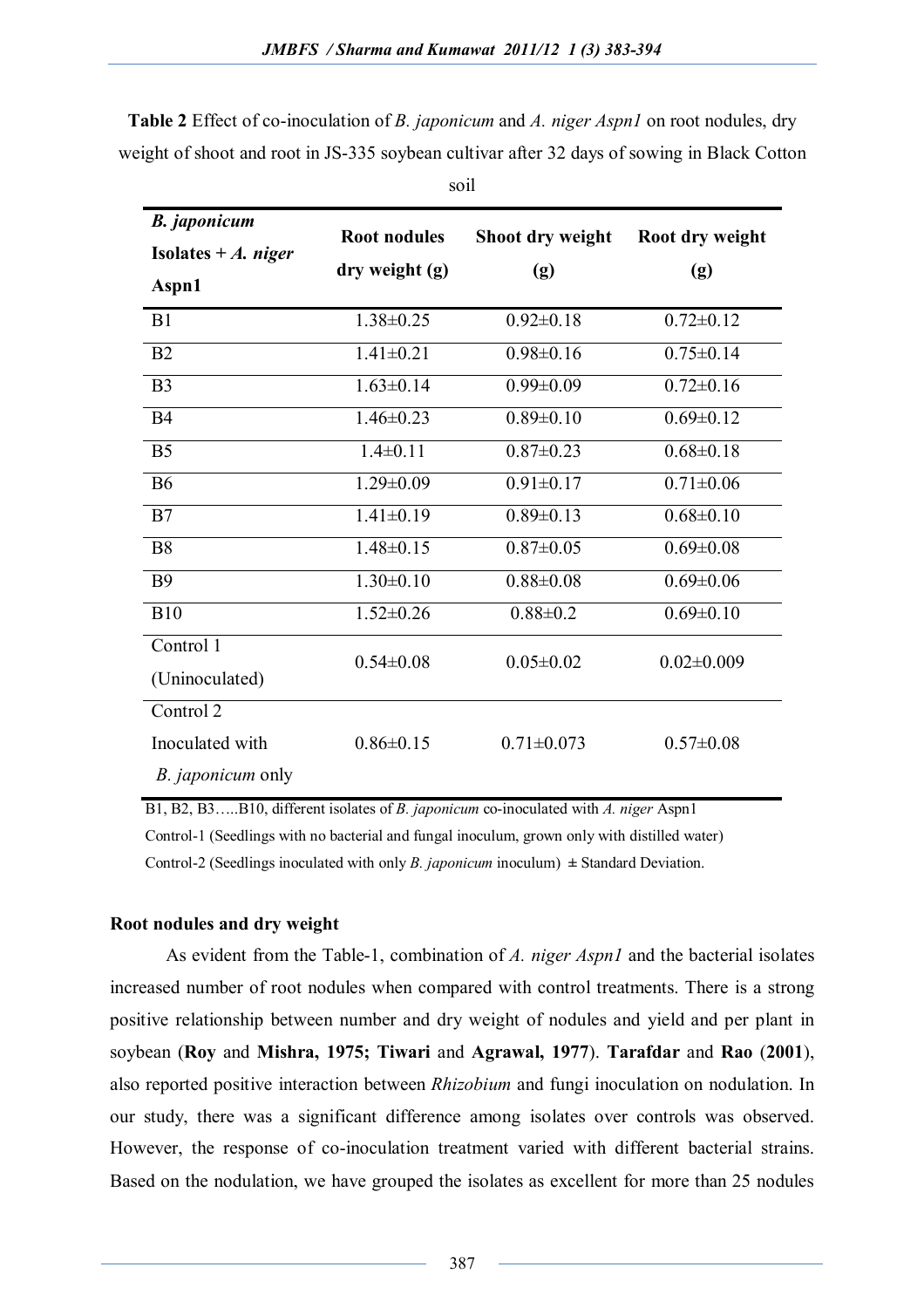per plant, very good for 24-25 nodules per plant while less than 24 nodules grouped as good. Therefore, isolate B3, B4 and B8 shows excellent nodulation, isolate B2, B5, B7 and B10 come under very good nodulation category while other isolates viz., B1, B6 and B9 were showing good nodulation (Table-1). Further, bacterial isolates with *A. niger* significantly increase the dry weight of root nodules over both the control treatments (Table 2). **Abril** *et al***. (1997)** and **Nandasena** *et al***. (2001)** also demonstrated that inoculation of soybean with native and well-adapted rhizobia resulted in a better response than inoculation with exotic, non-adapted strains. **Rastogi** *et al***. (1981)** concluded that there was a significant increase in number of root nodule and dry matter of plants when *Rhizobium* culture was applied to the seedlings. Similar results were obtained by **Abaidoo** *et al***. (2000)** with native *Bradyrhizobium*  strains where increase in nodulation was observed in host plants. Several workers have demonstrated that inoculation with indigenous *Bradyrhizobium* strains favours the formation of nodules on primary root (**Milic** *et al***., 1992**; **Soliman** *et al***., 1996**). **Bhat** *et al***. (2011**) also reproduce the data on nodulation and revealed that the inoculation with *Rhizobium* along with fungi significantly increased the nodule dry weight per plant. There was a strong positive correlation between number of root nodules and crop yield which suggest that optimization of root nodulation by inoculating compatible and effective *B. japonicum* strains significantly increase the soybean crop yield.

#### **Shoot length and shoot dry weight**

Effect of the bacterial and fungal combination was also studied on the shoot length and shoot dry weight (Table-1 and 2). Increase in shoot length was significantly higher in all the bacterial isolates over controls in combination with *A. niger*. Similar results were obtained in the case of shoot dry weight. The reason behind such type of results might be the production of some kind of plant growth promoting phytohormones by the fungal isolate and synergistic effect with *B. japonicum* (**Sevilla** *et al***., 2001; Kumutha** *et al***., 2004; Dudde** and **Raut, 2005)**. Isolates producing IAA have stimulatory effect on the plant growth. When the crop is inoculated with the isolates capable of IAA production, significant increase in uptake of N, P, K, Ca and Mg was reported by **Farzana** and **Radizah (2005)**. According to **Fuhrmann** and **Wollum (1989)**, some plant growth promoting microorganisms may promote plant growth indirectly by affecting symbiotic  $N_2$  fixation, nodulation and shoot growth. Many researches confirmed that inoculation of effective rhizobial strains increase plant height (shoot) and dry matter production as well as seed yield. While in few other cases where certain rhizobial cultures have been reported, to exhibit better nodulation and to produce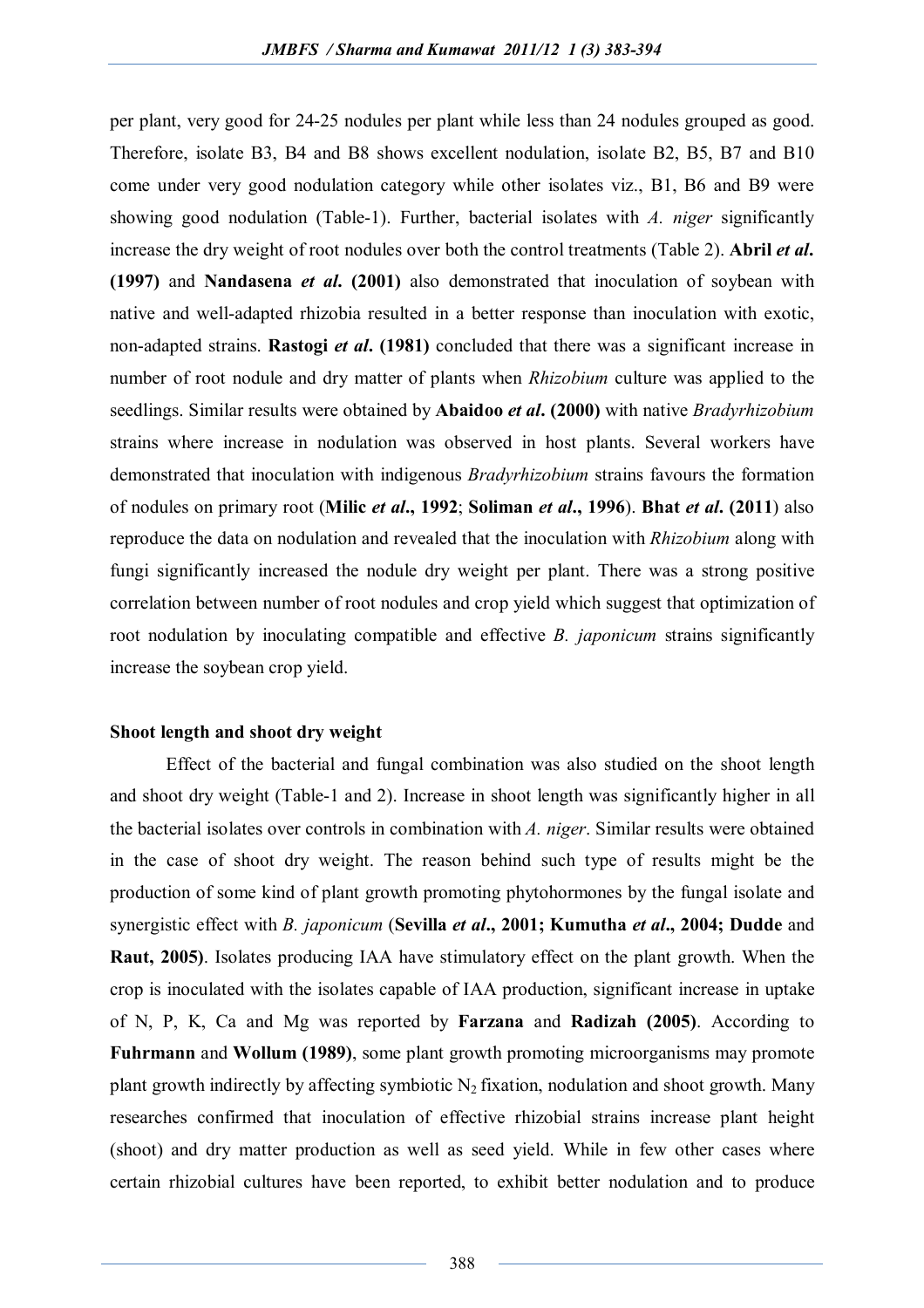considerable increase in shoot and root length as well as shoot and root weight of seedlings in comparison to control **(Brar** and **Lal, 1991; Thakur** and **Panwar, 1995; Provorov** *et al***., 1998; Sharma, 2001; Anjum** *et al***., 2006; Mansoor, 2007**). **Chanway** *et al***. (1989**) and **Yanni (1992)** worked with native rhizobial strains and obtained similar kind of results where increase in nodulation and shoot length was observed in field trial as well as in Leonard Jar assembly. Results of present study come in agreement with the observations of **Harper** *et al***. (1997)** and **Ito** *et al***. (2008)** that expression of nodulation and increase in shoot is directly related to the *Rhizobium* inoculum used. In present study, all ten isolates showed increase in shoot length and shoot dry weight over controls. Although, there was no significant difference observed in shoot length between the ten bacterial isolate treatments but a significant difference was observed when compared to respective controls (Table-1). Similar results have been reported by **Provorov** *et al***. (1998)**, **Hayat** *et al***. (2008)**, and **Adeghipour** *et al***. (2010)**.

#### **Root length and root dry weight**

*A. niger* showed significant increase in root length and dry weight when co-inoculated with *B. japonicum* isolates (Table-1 and 2). **Dhami** and **Prasad (2009)** concluded that inoculation of *Rhizobium* increase the accumulation of N in the root and results in increase in root length and also reported that nitrogen content in soil of inoculated experimental pots increased up to 13-33%. It is known that indigenous rhizobial populations fix  $N_2$  with different efficiency depending of their density and activity and affect the root part and nodulation (**Mpepereki** *et al***., 2000; Musiyiwa** *et al***., 2005**). Same type of results were obtained when a field experiment was conducted with soybean to find out the effect of inoculation and scheduling of irrigation on nodulation, accumulation and redistribution of nitrogen in plant parts specially root part (**Konde** *et al***., 1998; Pahalwan** and **Tripathi 1999; Hazarika** *et al***., 2000; Kumutha** *et al***., 2004**)**.** Therefore, higher availability of nitrogen, significantly increased uptake, dry matter accumulation, translocation of nutrients during reproductive stage which in turn improved yield attributes that affected the grain and straw yield at the end (**Patel** *et al***., 1988; Kumar** *et al***., 2002; Sharma** *et al***., 2003**). Though nitrogen status and its partitioning in crop plants was not studied in present work but possibly it was at par with the reported earlier findings that is reflected in over all growth of soybean crop.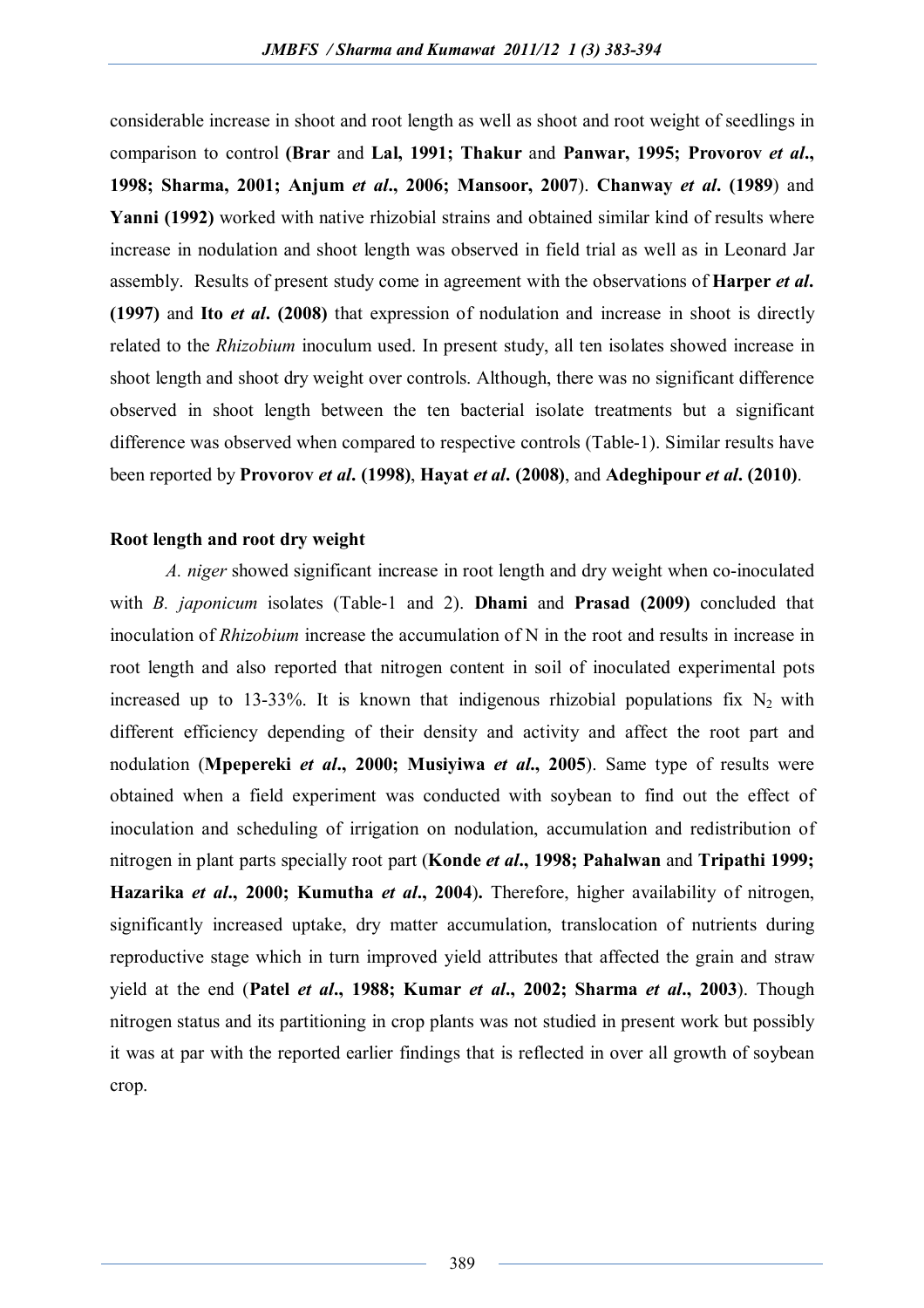## **CONCLUSION**

From all six parameters tested in the present study, it is clear that the combination of *B. japonicum and A. niger* is showing an increased nitrogen fixation. It is clearly revealed that seedling growth in soybean can be enhanced by co-inoculating the seeds with the effective rhizobial strains along with plant growth promoting fungi. The microbial strains should preferably be indigenous ones.

**Acknowledgements:** Authors acknowledge the Head of Department, School of Studies in Environment Management, Vikram University, Ujjain, Madhya Pradesh for the necessary laboratory facilities provided.

### **REFERENCES**

ADEGHIPOUR, O. – MONEM, R. – TAJALI, A.A. 2010. Production of Mungbean (*Vigna radiata* L.) as affected by nitrogen and phosphorus fertilizer application. In *J. Appl. Sci.* Vol. 10, 2010, p. 843-847.

ALI, A. – MALIK, M.A. – CHAUDHRY, M.A. – SIDDIQUE, M.A. – RAFIQUE, M. 1999. In growth and yield response of mungbean (*Vigna radiata* L.) to different seed rates and levels of phosphorous. *Pak. J. Biol. Sci.,* Vol. 2, 1999, p. 879-880.

ANJUM, M.S. – AHMED, Z.I. – RAUF, C.A. 2006. Effect of *Rhizobium* inoculation and nitrogen fertilizer on yield and yield components of mungbean. In *Int. J. Agric. Biol*. Vol. 2, 2006, p. 238-240.

BHALLA, G.S. - SINGH, G. 1997. Recent developments in Indian agriculture, a state level analysis. In *Econom. & Political Weekly.* Vol. 29, 1997, p. A 2-18.

BHAT, M.I. - BANGROO, S.A. - TAHIR, A.- YADAV, S.R.S. – AZIZ, M.A. 2011. In Combined Effects of *Rhizobium* and *Vesicular Arbuscular* Fungi on Green Gram (*Vigna radiata* L. Wilczek) under Temperate Conditions. *Research Journal of Agricultural Sciences*,. Vol. 2, 2011, 1, p. 17-20.

BOHLOOL, B.B. - SCHMIDT E.L. 1968. Nonspecific staining: its control in immunefluorescence examination of soil. In *Science.* Vol. 162**,** 1968, p. 1012-1014.

BRAR, J.S. – LAL, P.B. 1991. Effect of *Rhizobium* inoculation, phosphorus and molybdenum on yield and its components in mungbean. In *Indian Agriculturist .* Vol*.*35, 1991, p. 67–69.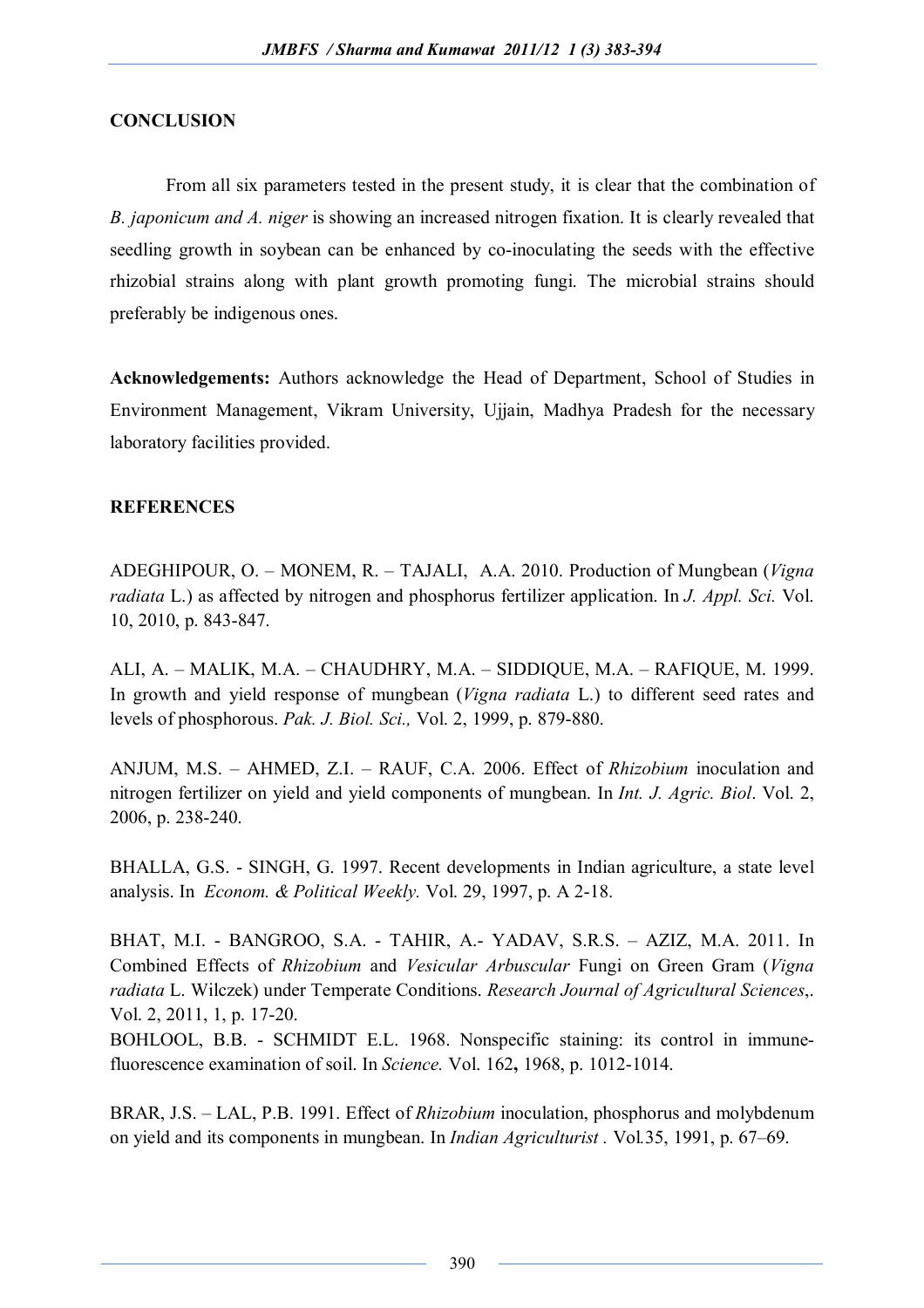CHANWAY, C.P. – HYNES, R.K. – NELSON, L.M. 1989. Plant growth promoting rhizobacteria: effects on growth and nitrogen fixation of lentil and pea. In *Soil Biol. Biochem.*  Vol. 21, 1989, p. 511-517.

DUBE, R.C. – MAHESHWARI, D.K. 2006. In A text book of Microbiology (Ed II) 2006, 506-512, p.

DUDDE, K.B. – RAUT, R.S. 2005. Combined effects of *Rhizobium* and VA-mycorrhiza inoculation on groundnut. In *Journal of Soils and Crops* Vol. 15, 2005, 2, p. 315-318.

FARZANA, Y. – RADIZAH, O. 2005. Influence of rhizobacterial inoculation on growth of the sweet potato cultivar. In *On Line Journal of Biological Science.* Vol. 1 2005, no. 3, p. 176-179.

FUHRMANN, J.J. - WOLLUM, A.G. 1989. Nodulation competition among *Bradyrhizobium japonicum* strains as influenced by rhizosphere bacteria and iron availability. In *Biology and Fertility of Soils.* Vol.7, 1989, no. 2, p. 108–112.

GILMAN, J.C. 1956. In A manual of Soil fungi (II eds). Oxford and IBH publishing Co. 1956, p. 220-230.

GOMEZ, K.A. – GOMEZ, A.A. 1984. In Statistical procedure for agricultural research. John Wiley and Sons, 1984, NY 178-182, 301-309, p. 368-372.

GRAHAM, P.H. 2008. Ecological of the root-nodule bacteria of legumes. In Dilworth, M. J, James, E. K, Sprent, J. I and Newton, W.E. (eds.) Nitrogen-fixing Leguminous Symbioses. Nitrogen Fixation: Orgins, Application. Volume 7. Published by Sprinker, 2008, p. 23-43. HARPER, J.E. – CORRIGAN, K.A. – BARBERA, A.C. - ABD-ALLA, M.H. 1997. Hypernodulation of soybean, mung bean, and hyacinth bean is controlled by a common shoot signal. In *Crop Science.* Vol. 37, 1997, p. 1242–1246.

HAYAT, R. - ALI, S. - IJAZ, S.S. – CHATHA, T.H. – SIDDIQUE, M.T. 2008. Estimation of N2-fixation of mung bean and mash bean through xylem ureide technique under rainfed conditions. In *Pak. J. Bot*. Vol. 40, 2008, p. 723-734.

HERRIDGE, D.F. 2008. Inoculation technology for legumes. In: Dilworth MJ, James EK, Sprent JI, Newton WE (Eds.), Leguminous Nitrogen-fixing Symbioses. Kluwer, Netherlands, 2008, p. 77–81.

ITO, S. – KATO, T. – OHTAKE, N. – SUEYOSHI, K. - OHYAMA, T. 2008. The autoregulation of nodulation mechanism is related to leaf development. In *Plant Cell Physiology.* Vol. 49, 2008, p.121–125.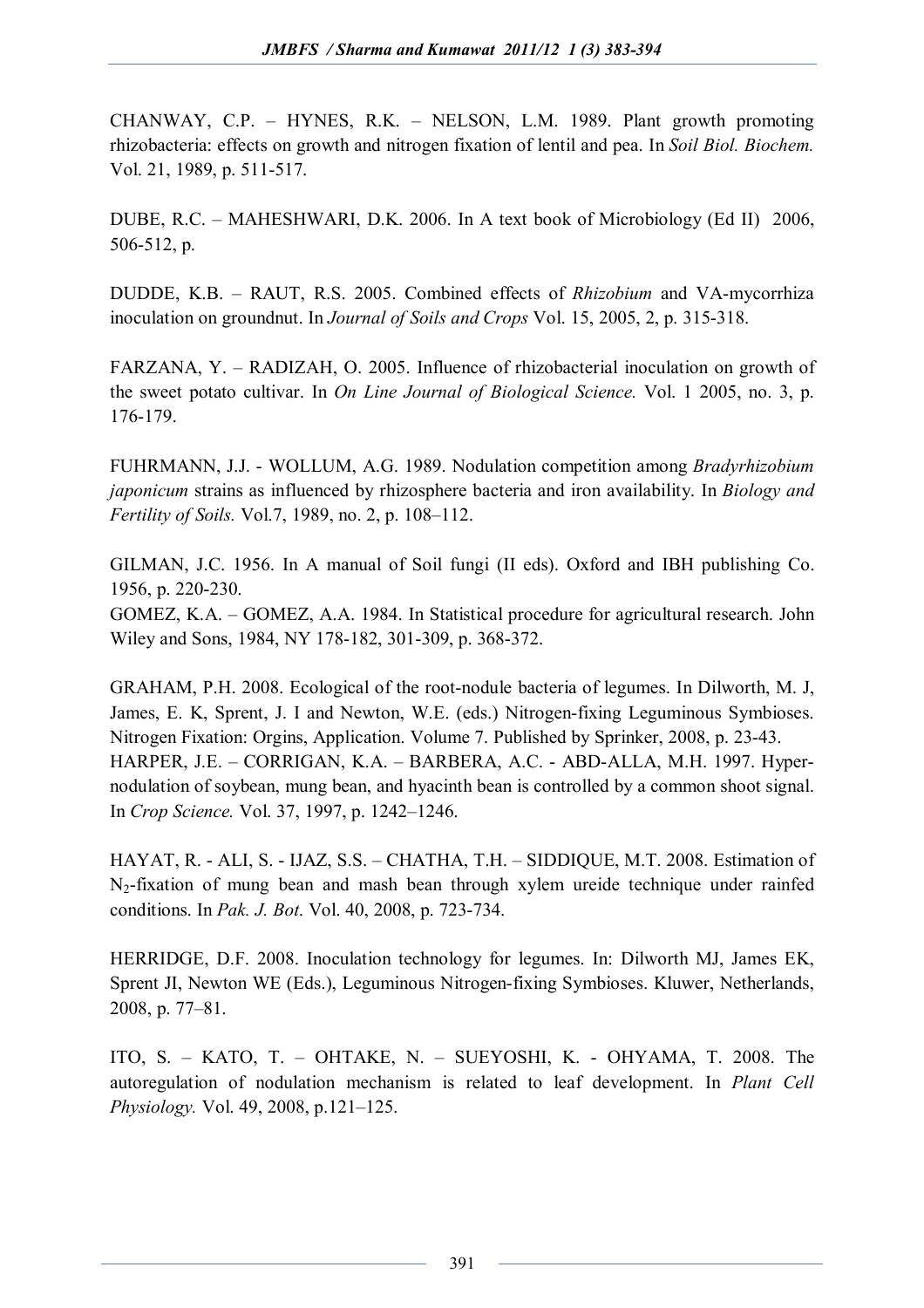KUMAR, R. – GUPTA, P.P. – JALALI, B.L. 2001. Impact of VAM, *Azotobacter* and *Rhizobium* on growth and nutrition of cowpea. In *Journal of Mycology and Plant Pathology.*  Vol. 31, 2001, no. 3, p. 38-41.

KUMUTHA, K. – SEMPAVALAN, J. – SANTHONAKRISHNAN, P. 2004. Effect of insoluble phosphate and dual inoculation on soybean. In Biofertilizer technology Eds. S. Kannaiyan, K. Kumar and K. Govindaraj and scientific Publishers (India) Jodhpur, 2004 p. 354-358.

LI, D.M. – ALEXANDER, A. 1988. Co-inoculation with antibiotic-producing bacteria to increase colonization and nodulation by rhizobia. In *Plant and Soil.* Vol. 108, 1988, p. 211- 219.

MILLIC, V. – SARIC, Z. – MRKOVACKI, N. - VOROSBARANYI L. 1992. *Braydrhizobium japonicum* capacity to synthesize growth regulators affecting nodulation and nitrogen uptake by soybean. In *Mikrobiologija Beograd*. Vol. 28, 1992, no. 2, p. 145-152. MPEPEREKI, S. - JAVAHERI, F. – DAVIS, P. – GILLER, K.E. 2000. Soybeans and sustainable agriculture: promiscuous soybeans in Southern Africa. In *Field Crops Res*. Vol. 65, 2000, p.137-149.

MUSIYIWA, K. – MPEPEREKI, S. – GILLER, K.E. 2005. Symbiotic effectiveness and host ranges of indigenous rhizobia nodulating promiscuous soybean varieties in Zimbabwean soils. In *Soil Biol. Biochem.* Vol. 37, 2005, p. 1169-1176.

NADEEM, M.A. – AHMAD, R. – AHMAD, M.S. 2004. Effect of seed inoculation and different fertilizer levels on the on the growth and yield of mungbean (*Vigna radiata* L.). In *J. Agron*. Vol. 3, 2004, p. 40-42*.*

PATEL, R.R. – PATEL, J.R. – SONANI, V.V. – SASANI, G.V. 1988. Effect of inoculation, N and P fertilization on yield and yield attributes of green gram var. Gujarat-1 (*Vigna radiate*  L. Wilczek). In *Gujarat Agricultural University Research Journal. Vol.* 14, 1988, 1p. 17-22.

PROVOROV, N.A. – SAIMNAZAROV, U.B. – BAHROMOV, I.U. – PULATOVA, D.Z. – KOZHEMYAKOV, A.P.- KURBANOV, G.A. 1998. Effect of rhizobia inoculation on the seed (herbage) production of mungbean (*Phaseolus aureus* Roxb.) grown at Uzbekistan*.* In *J. Arid Environ*. Vol. 39, 1998, p. 569-575*.*

RAHMAN, M.A. – ISLAM, N. – ISLAM, A. – HASSAN, M.K. – TALUKDER, M.M.R. 2002. Yield performance of Mungbean (*Vigna radiata* L. Wilczck) cv. Barimung-4 as Influenced by *Rhizobium* inoculation and NPK Fertilizer. In *Pak. J. Biol. Sci*. Vol. 5, 2002, p. 146-148.